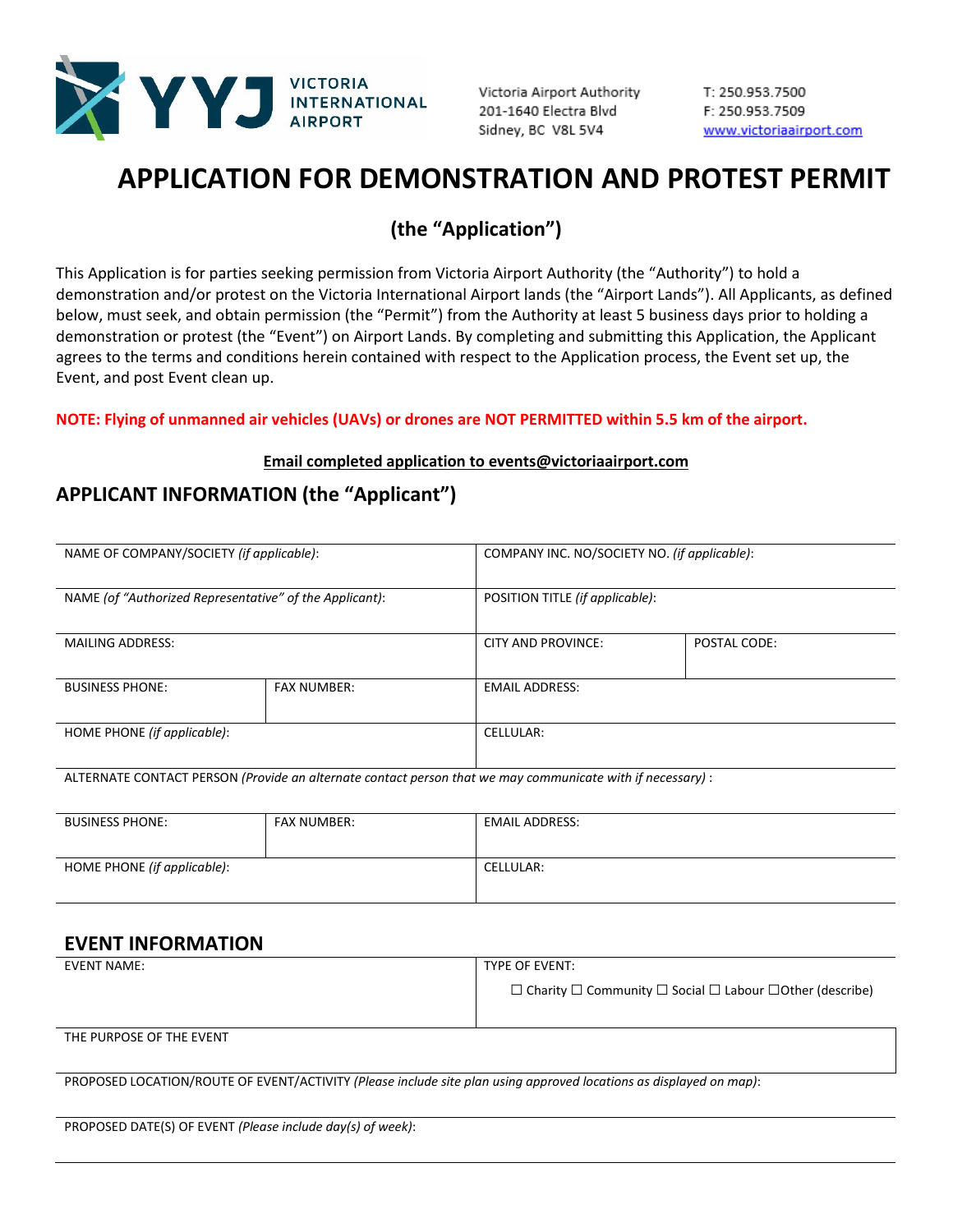#### VICTORIA INTERNATIONAL AIRPORT: APPLICATION FOR EVENT PERMIT

| SET-UP TIME(S):                                                                                                 | <b>COMMENCE SET-UP:</b>        | AM/PM                                  | DISMANTLE:               |                      | AM/PM                              |  |
|-----------------------------------------------------------------------------------------------------------------|--------------------------------|----------------------------------------|--------------------------|----------------------|------------------------------------|--|
| EVENT TIME(S):                                                                                                  | START:                         | AM/PM                                  | DISMANTLE:               |                      | AM/PM                              |  |
| APPROX. NUMBER OF PARTICIPANTS:                                                                                 |                                | <b>ESTIMATED NUMBER OF SPECTATORS:</b> |                          | VOLUNTEER/PERSONNEL: |                                    |  |
| EVENT DESCRIPTION (Describe all activities planned during this event):                                          |                                |                                        |                          |                      |                                    |  |
|                                                                                                                 |                                |                                        |                          |                      |                                    |  |
| HAS EVENT/ACTIVITY BEEN HELD PREVIOUSLY?                                                                        |                                | $YES$ NO                               |                          |                      | IF YES, STATE LOCATION AND DATE(S) |  |
| ARE THERE ANY CHANGES FROM PREVIOUS EVENTS?                                                                     |                                | YES <sup>n</sup> NO <sup>n</sup>       |                          |                      | IF YES, PLEASE NOTE CHANGES:       |  |
| WILL CLEANUP OCCUR IMMEDIATELY FOLLOWING THE EVENT? YES   NO                                                    |                                |                                        |                          |                      | IF NO, WHEN WILL CLEANUP OCCUR?    |  |
|                                                                                                                 |                                |                                        |                          |                      |                                    |  |
| ADVERTISING/PROMOTION                                                                                           |                                |                                        |                          |                      |                                    |  |
| CHECK TYPE OF PROMOTION YOU PLAN TO USE TO ADVERTISE YOUR EVENT:                                                |                                |                                        |                          |                      |                                    |  |
| <b>TELEVISION</b><br><b>FLYERS</b>                                                                              | <b>RADIO</b><br><b>POSTERS</b> | NEWSPAPER<br><b>WEB PAGE</b>           | $\overline{\phantom{a}}$ | <b>OTHER</b>         | BILLBOARDS/KIOSKS                  |  |
| IF OTHER TYPES OF SITE ARE PREPARATION PLANNED (PLEASE DESCRIBE IN DETAIL - USE ADDITIONAL PAPER IF NECESSARY): |                                |                                        |                          |                      |                                    |  |
|                                                                                                                 |                                |                                        |                          |                      |                                    |  |
|                                                                                                                 |                                |                                        |                          |                      |                                    |  |
| <b>PUBLIC SAFETY AND SECURITY</b>                                                                               |                                |                                        |                          |                      |                                    |  |
| DO YOUR HAVE PLANS FOR ON-SITE SECURITY/MARSHALLING AND ROUTE CONTROL?                                          |                                |                                        |                          |                      |                                    |  |
|                                                                                                                 |                                |                                        |                          |                      |                                    |  |
|                                                                                                                 |                                |                                        |                          |                      |                                    |  |
|                                                                                                                 |                                |                                        |                          |                      |                                    |  |
| WHAT ARE YOUR PLANS FOR MEDICAL ASSISTANCE?                                                                     |                                |                                        |                          |                      |                                    |  |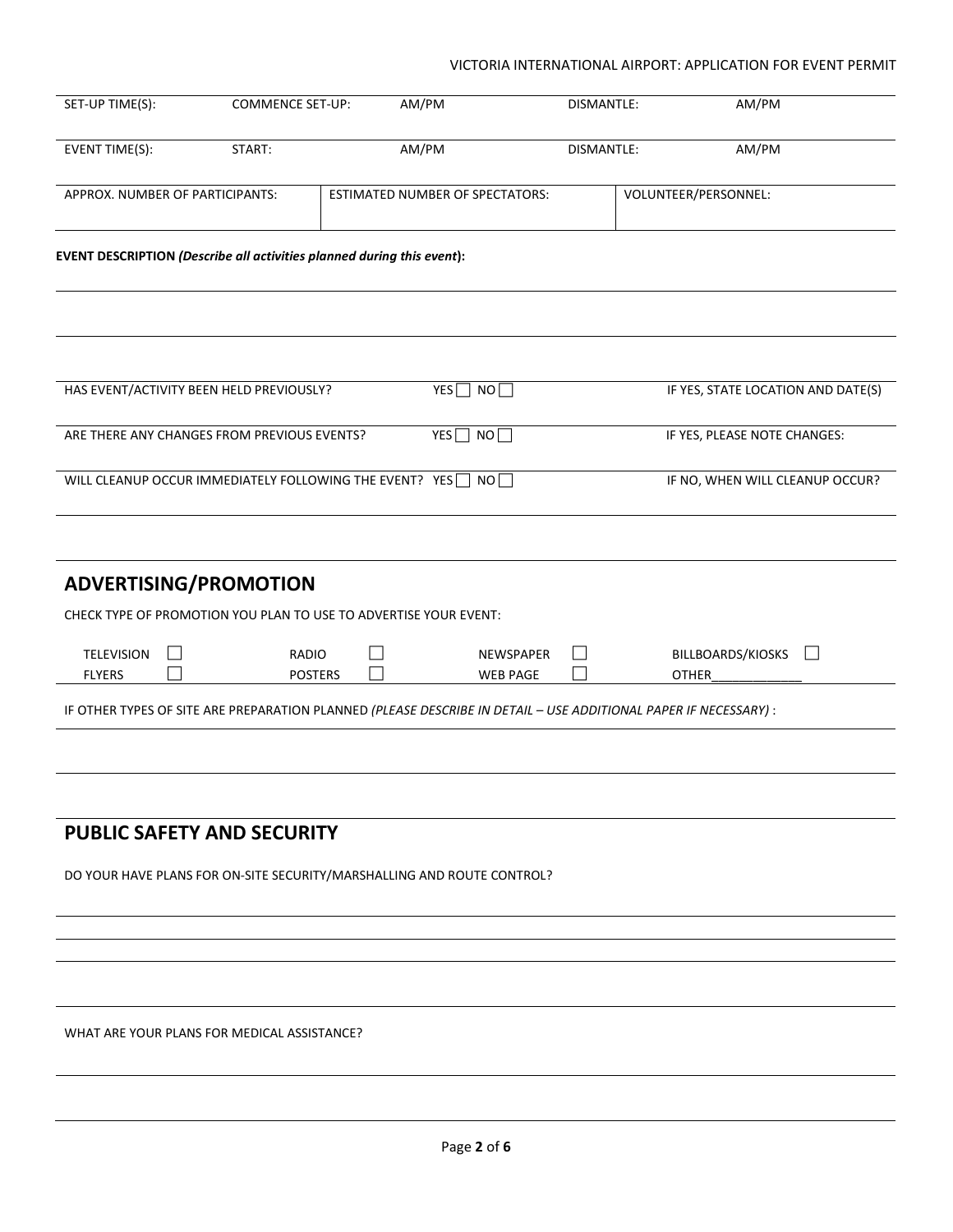LIST ANY ADDITIONAL INFORMATION THAT THE AUTHORITY MAY FIND REASONABLY NECESSARY FOR DETERMINATION OF PERMIT APPROVAL:

### **INSURANCE COVERAGE**

List details of event insurance and confirmation that coverage extends to the VAA. If event is not covered by insurance or if the insurance does not extend to VAA, please provide details and explanations as to why insurance is not available.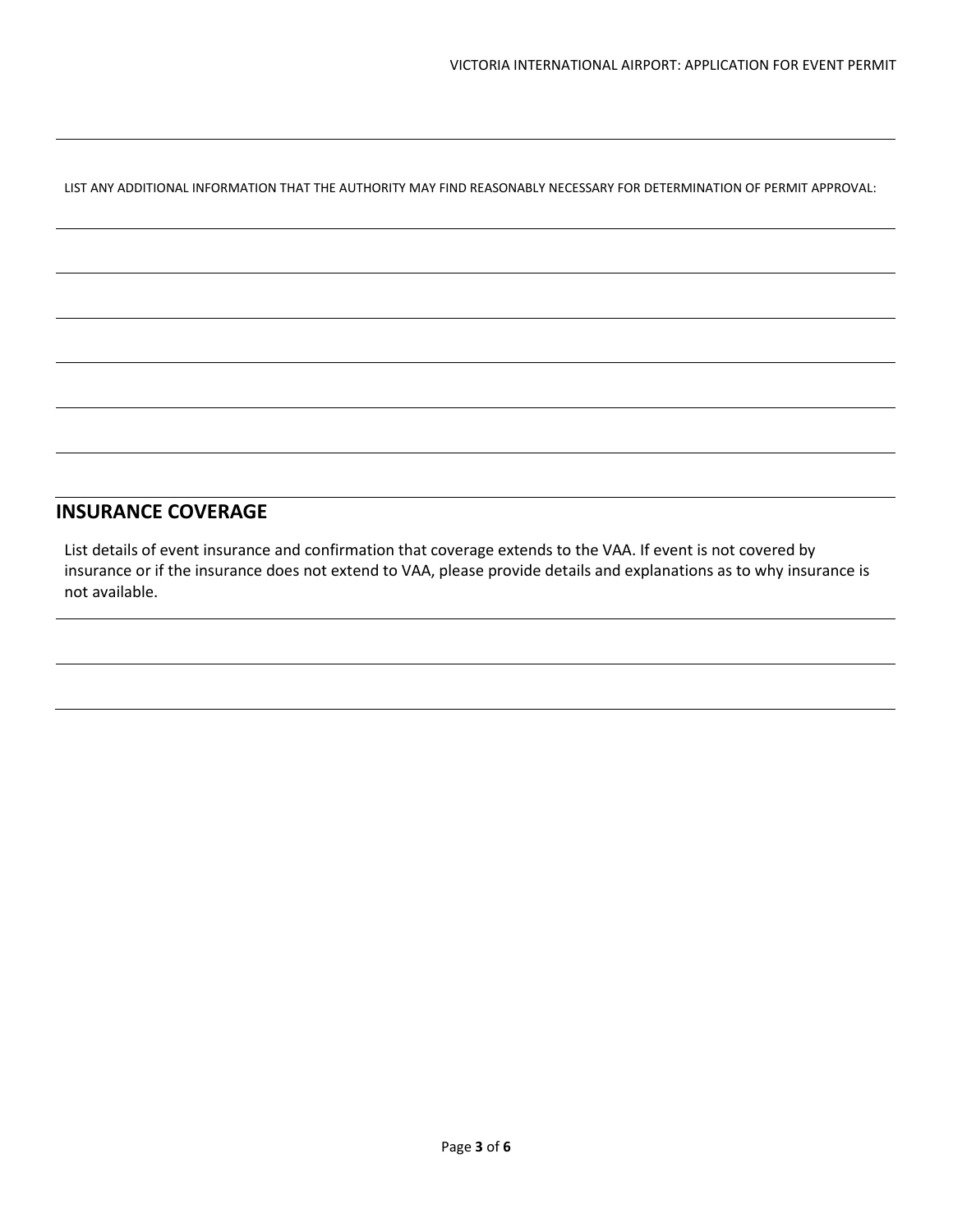Additional Terms and Conditions of Use:

- 1. The person signing this Application must be the Applicant, or a demonstrated authorized person, and shall be responsible for ensuring that all terms and conditions hereunder are met.
- 2. By signing this application, the applicant acknowledges having read, understood, and agree to abide by VAA policy and procedures on Organized Demonstrations and Protests # 611.
- 3. The Applicant contact person identified above shall be the main contact for this event and is expected to be on site and available for the duration of the event.
- 4. The Applicant shall not conduct or cause to be conducted any act or bring any equipment onto Airport Lands that may cause electronic interference or hazard to the navigation of aircraft.
- 5. No goods of an explosive, dangerous, inflammable, or noxious nature shall be brought onto the Airport Lands.
- 6. The Applicant will not:
	- (i) commit or suffer to be committed any waste upon the Airport Lands;
	- (ii) use or allow the Airport Lands to be used for any improper or unlawful purpose;
	- (iii) do or permit to be done anything in any way tending to injure the Airport Lands or the reputation of the Authority or its board of directors;
	- (iv) do anything or otherwise permit anything to be done, that might in the opinion of the Authority, acting reasonably, interfere with the drainage, sewerage, fire hydrant, heating, air conditioning, electrical, domestic water, gas, fire suppression, fire alarm, or plumbing on the Airport Lands; or
	- (v) do, cause or permit anything to be done in, upon or about the Airport Lands anything which might in the opinion of the Authority, be or create a nuisance, or a safety hazard, or which might cause annoyance to any other users of the Airport.
- 7. The Applicant accepts the event location in an "as is" condition, and agrees that neither has the Authority made, nor has the Applicant relied upon any representation, express or implied, concerning the site.
- 8. Liability, the Applicant shall indemnify, defend, and save harmless VAA and its members, directors, officers, employees, agents, successors, and assigns from any and all liabilities, actions, damages, claims, orders, fines, penalties, and that may occur related to the event associated with this permit application.
- 9. The Applicant shall not have any claim or demand against the Authority or Her Majesty the Queen in Right of Canada as represented by the Ministry of Transport or any of their respective officers, servants or agents for detriment, damage, accident or injury of any nature whatsoever or howsoever caused to the Airport Lands or to any person or property brought, placed, made or being on the Airport Lands.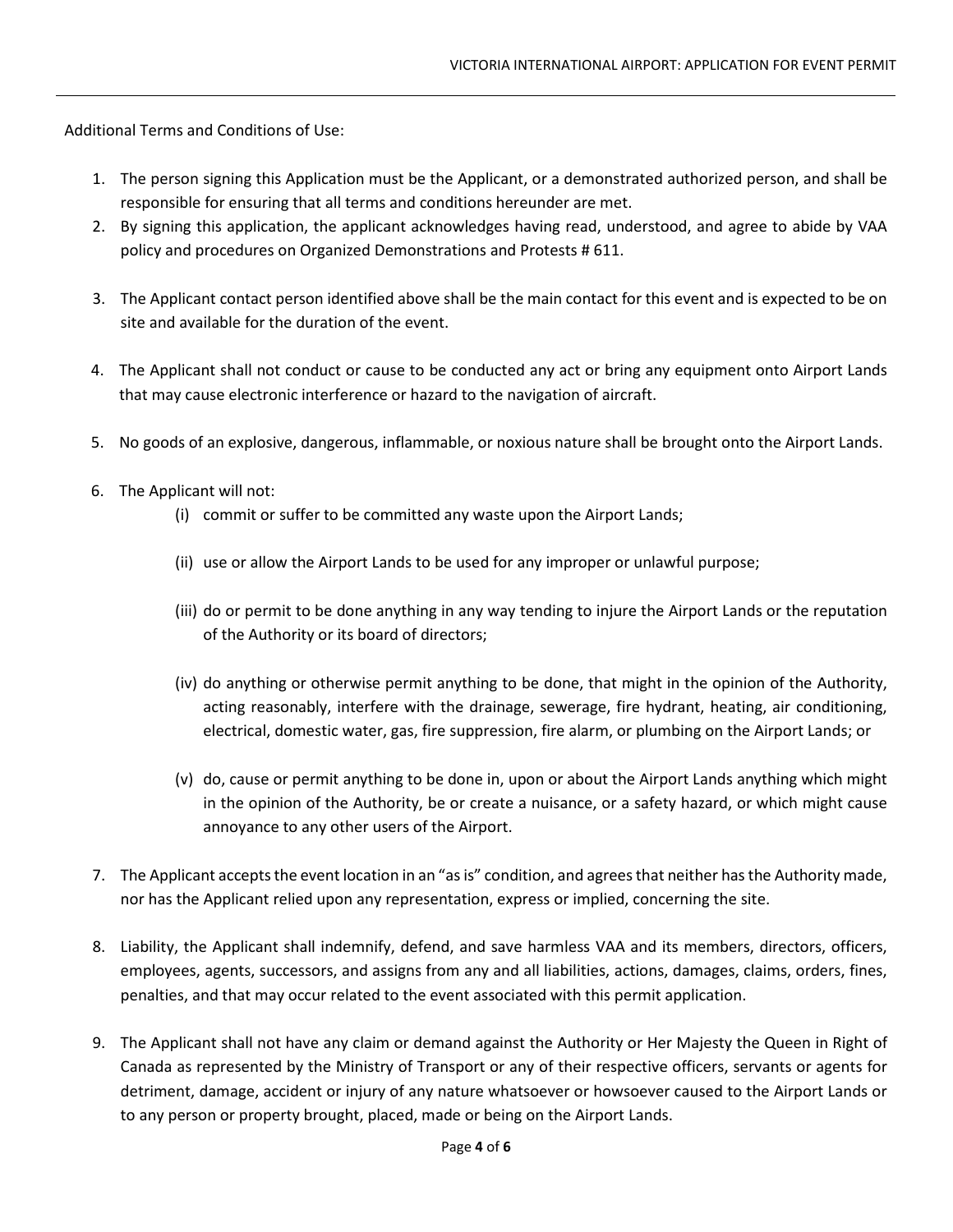- 10. By signing this Application, the Applicant agrees to indemnify and hold harmless the Victoria Airport Authority and Her Majesty the Queen in Right of Canada as represented by the Ministry of Transport from and against all claims, demands, loss, costs, damages, actions, suits, or other proceeding by whomsoever made, arising out of or resulting from the acts or omissions of the Applicant, or brought or prosecuted, for any loss, injury or damage, including death, suffered or incurred by any person including the Applicant's contractors, employees and volunteers, and members of the general public arising out of or in any way connected with the Event. The provision of this paragraph shall remain in full force and effect notwithstanding the expiration or early termination of the Permit.
- 11. All property at any time brought on to the Airport Lands in connection with the Event, including any equipment and supplies shall be entirely at the Applicant's own risk and cost, and shall be the sole responsibility of the Applicant.
- 12. If this Application is successful, the Authority shall provide a non-exclusive Event Permit only for the Event, and it is not a waiver of the Applicant's requirements to obtain any further permits as may be necessary for the subsequent events. The Applicant acknowledges and agrees that is shall procure and obtain, at its sole cost and expense, any other such licenses, permits and approvals as may be required from local municipalities, police or fire services, or any other applicable party.
- 13. It is the responsibility of the Applicant to know of and abide by all necessary codes, bylaws and regulations which are designed to secure the health, safety, security, convenience and welfare of persons and property. The Applicant also agrees to comply with and conform to all applicable environmental laws, bylaws and regulations.
- 14. At the conclusion of the Event, the Applicant must remove all event related equipment, personal property, and advertising from the Airport Lands without causing any damage or permanent disruption to the Airport Lands and any facilities thereon. The Applicant shall restore those portions of the Airport Lands used for the Event to the condition in which it was found, and to the satisfaction of the Authority, and all at the cost and expense of the Applicant and without any right on the part of Applicant to seek any compensation from the Authority for any reason whatsoever. (The requirements under this paragraph 14, shall collectively be referred to as, the "Clean Up").
- 15. Incomplete information may result in delays with evaluating or an outright rejection of this Application.
- 16. The Authority reserves the right to require additional information in order to assess this Application.
- 17. If the Authority suffers any costs or is otherwise obligated to make any payment for which the Applicant is liable by reason of any failure of the Applicant to observe and comply with any condition or covenant of this Application, such costs will be due and payable by the Applicant to the Authority within thirty (30) days from demand thereof as a further payment due under the Permit.